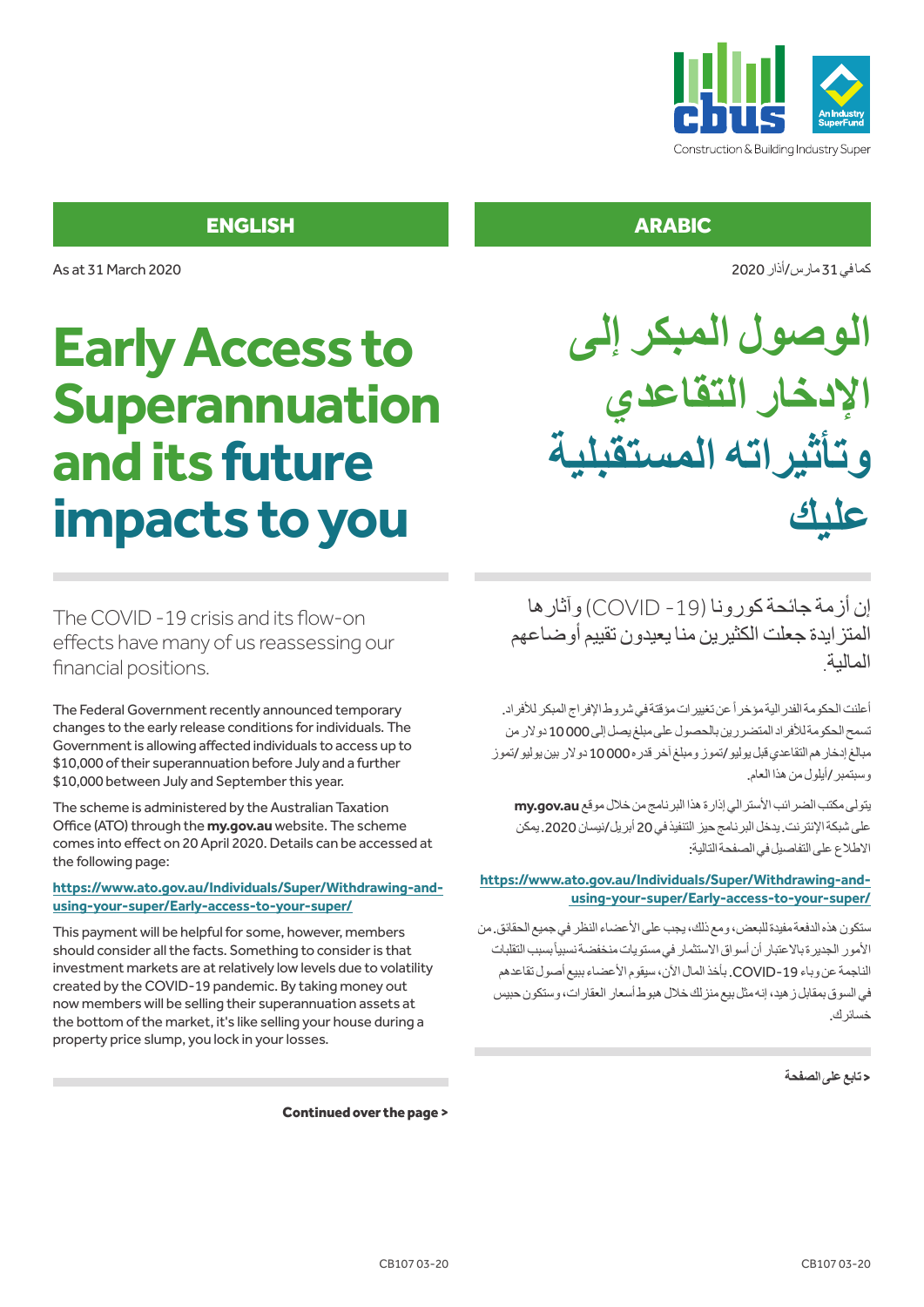

The calculation is provided for illustration purpose and is based on certain assumptions including, but not limited to, the following:

- 1. Assumes default Growth (Cbus MySuper) option during the accumulation phase.
- 2. Default insurance cover of 4 units for Manual members.
- 3. Assumes long-term CPI at 2.5% and rise in living standard at 1% p.a. Past performance is not a reliable indicator of future performance.

You should look at your own financial position, objectives and requirements before making any financial decisions.

ومتطلباتك قبل اتخاذ أي قرارات مالية.

1. إفتراض خيار النمو الافتراضي (Cbus MySuper) خلال مرحلة التراكم. 2. تغطية التأمين الافتراضيي من 4 وحدات لأعضاء التحكم الذاتي.

3. إفتراض أن مؤشر أسعار المستهلك على المدى الطويل بنسبة 2.5% وارتفاع مستوى المعيشة بنسبة 1% سنوياً إنّ الأداء في الماضـي ليس مؤشر أ موثو قا به للأداء في المستقبل. يجب عليك النظر في وضعك المالي و أهدافك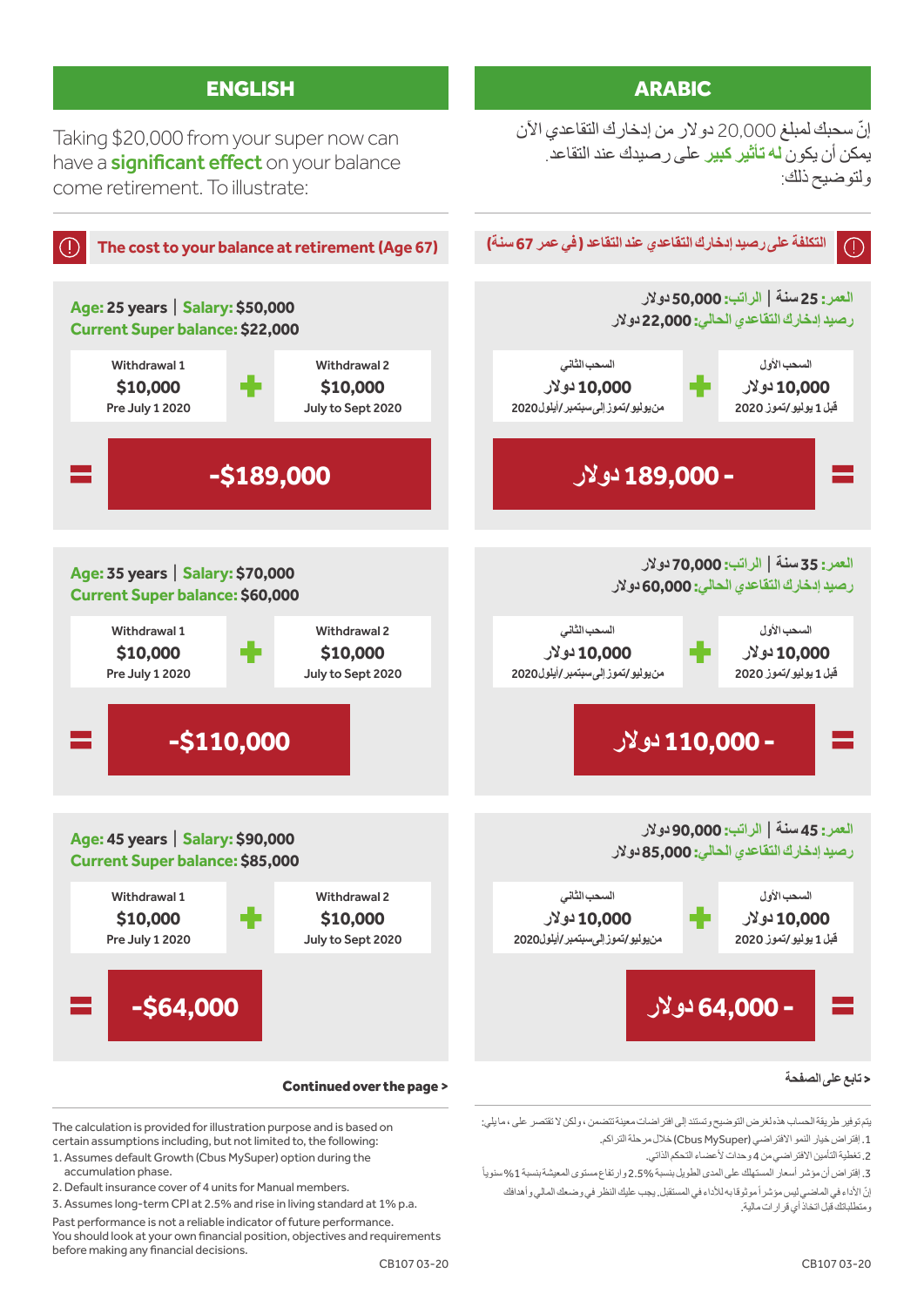### ENGLISH ARABIC

### **Consider your Insurance Cover**

The insurance most members get through Cbus provides ongoing financial protection and security for you and your family. If you withdraw your super and your balance gets too low, you may not be able to cover the costs of your insurance and this cover will stop.

### **Other Potential Financial Sources and Financial Relief**

There are a number of sources of financial assistance as industry and governments respond to the crisis. Some of these maybe a better short-term solution with less long-term impacts on your financial future.

### **Federal Government COVID-19 Support Schemes**

The Federal Government is progressively releasing financial support packages. Follow this link to find eligibility criteria and links to apply:

#### **https://www.servicesaustralia.gov.au/individuals/subjects/ affected-coronavirus-covid-19**

#### **Supplement payments of \$750**

All eligible Centrelink payment recipients will receive a \$750 payment in April 2020 and another \$750 payment in June/July 2020, payment from 13 July 2020 is subject to the member getting an eligible payment or have an eligible concession card on 10 July 2020.

#### **Jobkeeper Payment**

The federal government announced a new scheme on 30 March. Legislation is to be finalised. Click here to find out more:

#### **https://treasury.gov.au/sites/default/files/2020-03/Fact\_ sheet\_Info\_for\_Employees\_0.pdf**

#### **Loan Holidays**

It may be possible to request a temporary pause on your mortgage. Each bank will have different approaches and it may vary according to the loan product you have.

#### **Rental Assistance**

You might be eligible for rental assistance through the Federal Government's COVID response packages:

#### **https://www.servicesaustralia.gov.au/individuals/services/ centrelink/rent-assistance**

#### **Managing Debt**

If your income is disrupted, debt can become an issue that you need to manage. The National Debt helpline has easy to use resources and a counseling service.

**https://ndh.org.au/debt-problems/covid19/**

Continued over the page >

### **فكرفيتغطيةالتأمينالخاصبك**

يوفر التأمين الذي يحصل عليه معظم الأعضاء عبر Cbus حماية مالية وأمنأ مستمرين لك رلعائلتك. إذا سحبت مبالغاً من إدخارك التقاعدي و أصبح ر صيدك منخفضاً جداً، فقد لا تتمكن من تغطية تكاليف التأمين الخاص يك وسيتوقف هذا الغطاء.

### **مصادرماليةمحتملةومصادرإعانةأخرى**

هناك عدد من مصـادر المساعدة الماليةفي ظل استجابة القطاعات والحكو مات للأز مة. قد يكون بعض هذه الحلول أفضل على المدى القصير مع تأثير ات أقل على المدى الطويل على مستقبلكالمالي.

### **برنامجالحكومةالفدراليةللدعمخاللجائحةكورونا-19COVID**

نقوم الحكومة الفدر الية تدريجيأ بإصدار حِزم من تدابير الدعم المالي. اتبع هذا الر ابط للاطلاع على معايير الأهليةوروابط تقديم الطلبات:

#### **https://www.servicesaustralia.gov.au/individuals/subjects/ affected-coronavirus-covid-19**

#### **دفعاتإعانة تكميلية بمبلغ750 دوالر**

سوف يحصل جميع متلقي دفعات Centrelink المؤ هلين على دفعة قدر ها 750 دوالار في أبريل/نيسان 2020 ودفعة أخرى بقيمة 750 دولار في يونيو /حزير ان ويوليو /تموز 2020. ويخضع الدفع اعتبار أمن 13 يوليو /تموز 2020 لحصول العضو على دفعةمؤهلة أو ما إذاكان لديهبطاقةامتياز )concession)مؤهلةفي10 يوليو/تموز.2020

#### **دفعة الباحثعن عمل )Jobkeeper)**

أعلنت الحكومة الفدر الية عن خطة جديدة في 30 آذار /مارس/آذار. جاري وضع اللمسات الأخير ة على التشر يعات. انقر هنا لمعر فة المزيد:

#### **https://treasury.gov.au/sites/default/files/2020-03/Fact\_ sheet\_Info\_for\_Employees\_0.pdf**

#### فترات توقف عن سداد القرض

قديكون من الممكن تقديم طلب للتوقف مؤقتاً عن سدادر هنك العقاري. سيكون لدى كل بنك طرقاً مختلفةوقد تختلف وفقألمنتج القرض الذي أخذته

#### **المساعدةاإليجارية**

قد تكون مؤهلاً للحصول على المساعدة الإيجارية من خلال حِزم الاستجابة لجائحة كورونا التيطرحتهاالحكومةالفدرالية:

#### **https://www.servicesaustralia.gov.au/individuals/services/ centrelink/rent-assistance**

#### **إدارةالديون**

إذا توقفمصدر دخلك،قديصبح الدين مشكلةتحتاجإلىإدارتها. يوفر الخطالوطني الخاص بالمساعدة في إدارة الديون موارداً سهلة الاستخدام وخدمات مشورة.

#### **https://ndh.org.au/debt-problems/covid19/**

>**تابععلىالصفحة**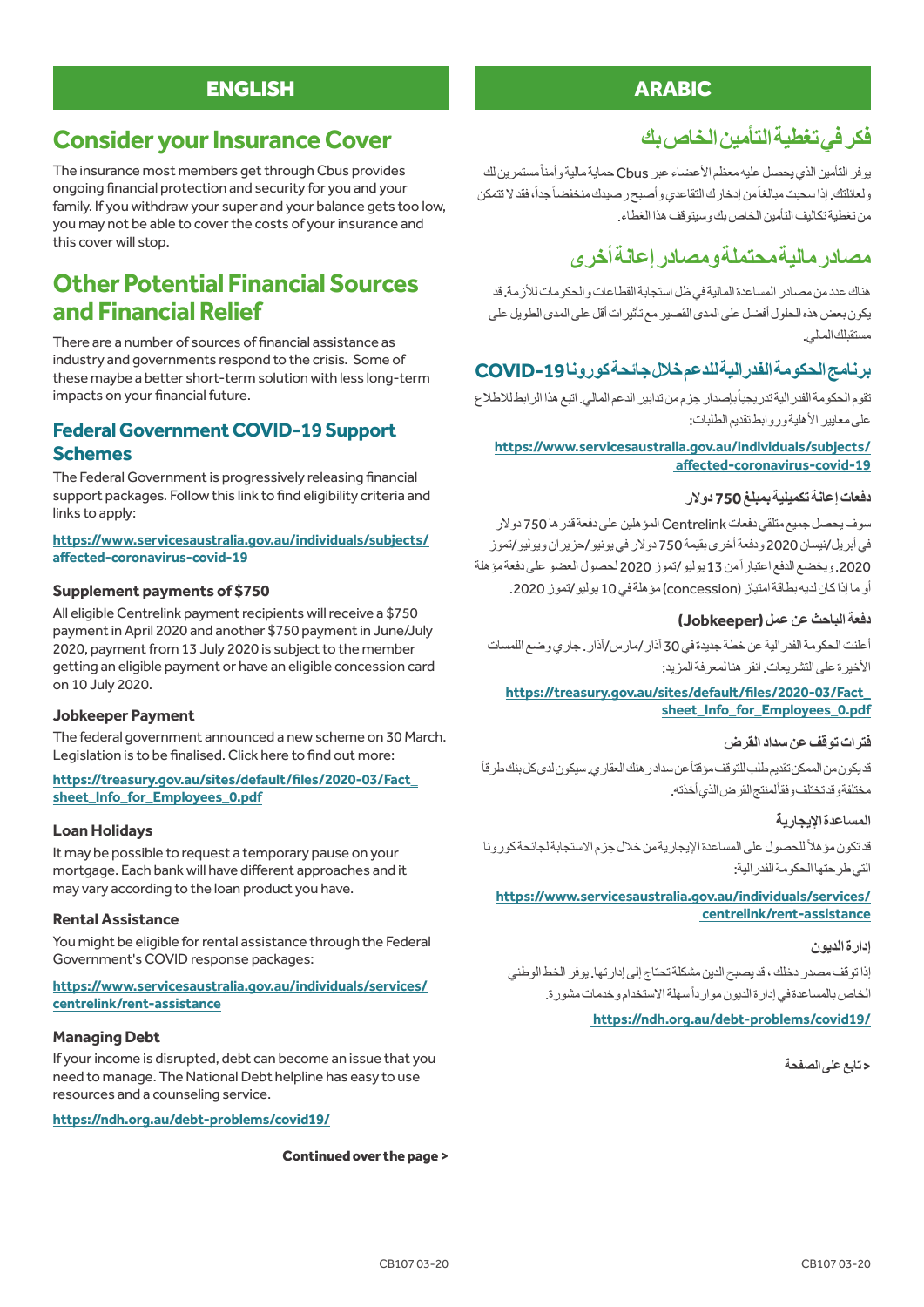### ENGLISH ARABIC

### **Industry Schemes**

You may also have entitlements through your membership of various industry schemes. Please use the following websites to get the latest information. If you are a member of a Union, they can also assist with further relevant information.

| <b>Redundancy Schemes</b>           |                                                             |
|-------------------------------------|-------------------------------------------------------------|
| <b>Queensland and NT</b>            |                                                             |
| <b>ACIRT</b>                        | https://www.acirt.com.au/                                   |
| <b>BERT</b>                         | https://www.bert.com.au/                                    |
| <b>CIRT</b>                         | https://www.cirt.com.au/                                    |
| <b>MFRT</b>                         | https://www.mert.com.au/Home/                               |
| <b>Western Australia</b>            |                                                             |
| Reddifund                           | https://www.reddifund.com.au/                               |
| <b>ACIRT</b>                        | https://www.acirt.com.au/                                   |
| Protect                             | https://www.protect.net.au/                                 |
| <b>Victoria</b>                     |                                                             |
| <b>ACIRT</b>                        | https://www.acirt.com.au/                                   |
| <b>Incolink</b>                     | https://www.incolink.org.au/                                |
| Protect                             | https://www.protect.net.au/                                 |
| <b>Australian Capital Territory</b> |                                                             |
| <b>ACIRT</b>                        | https://www.acirt.com.au/                                   |
| <b>New South Wales</b>              |                                                             |
| <b>ACIRT</b>                        | https://www.acirt.com.au/                                   |
| <b>MERT</b>                         | https://www.mert.com.au/Home/                               |
| South Australia                     |                                                             |
| <b>ACIRT</b>                        | https://www.acirt.com.au/                                   |
| <b>Birst</b>                        | https://www.birst.com.au/                                   |
| Protect                             | https://www.protect.net.au/                                 |
| <b>Tasmania</b>                     |                                                             |
| <b>Incolink</b>                     | https://www.incolink.org.au/                                |
| <b>Long Service Leave</b>           |                                                             |
| Queensland                          |                                                             |
| QLeave                              | https://www.gleave.gld.gov.au/                              |
| <b>Western Australia</b>            |                                                             |
| My leave                            | https://www.myleave.wa.gov.au/                              |
| <b>Victoria</b>                     |                                                             |
| Co Invest                           | https://www.coinvest.com.au/                                |
| South Australia                     |                                                             |
| Portable leave                      | https://www.portableleave.org.au/                           |
| Tasmania                            |                                                             |
| Tasbuild                            | https://tasbuild.com.au/                                    |
| <b>Northern Territory</b>           |                                                             |
| <b>NTbuild</b>                      | http://www.ntbuild.com.au/                                  |
| <b>New South Wales</b>              |                                                             |
| Long Service Leave<br>Corporation   | https://www.longservice.nsw.gov.au/                         |
| <b>Australian Capital Territory</b> |                                                             |
| <b>ACT Leave</b>                    | https://actleave.act.gov.au/<br>construction/workers/claims |

#### **برامجوخططالقطاعات**

قد تكون لديك أيضـاً استحقاقات من خلال عضويتك في مختلف بر امج وخطط القطاعات. يرجىزيارة المواقع الإلكترونية التاليةللاطلاع على أحدث المعلومات. إذاكنت عضوأفي اتحاد أو نقابة، فيمكنهم أيضـاً تقديم المزيد من المعلومات ذات الصلة.

### **البرامج المتعلقة بالفصل عن العمل بسبب العمالة الزائدة Queensland and NT** https://www.acirt.com.au/ ACIRT https://www.bert.com.au/ BERT https://www.cirt.com.au/ CIRT https://www.mert.com.au/Home/ MERT **Western Australia** https://www.reddifund.com.au/ Reddifund https://www.acirt.com.au/ ACIRT https://www.protect.net.au/ Protect **Victoria** https://www.acirt.com.au/ ACIRT https://www.incolink.org.au/ Incolink https://www.protect.net.au/ Protect **Australian Capital Territory**  https://www.acirt.com.au/ ACIRT **New South Wales** https://www.acirt.com.au/ ACIRT https://www.mert.com.au/Home/ MERT **South Australia** https://www.acirt.com.au/ ACIRT https://www.birst.com.au/ Birst https://www.protect.net.au/ Protect **Tasmania** https://www.incolink.org.au/ Incolink **إجازة الخدمة الطويلة Queensland** https://www.qleave.qld.gov.au/ QLeave **Western Australia** https://www.myleave.wa.gov.au/ My leave **Victoria** https://www.coinvest.com.au/ Co Invest **South Australia** https://www.portableleave.org.au/ Portable leave **Tasmania** https://tasbuild.com.au/ Tasbuild **Northern Territory** http://www.ntbuild.com.au/ NTbuild **New South Wales** Long Service Leave<br>Corporation https://www.longservice.nsw.gov.au/ **Australian Capital Territory**

https://actleave.act.gov.au/<br>ACT Leave construction/workers/claims

>**تابععلىالصفحة**